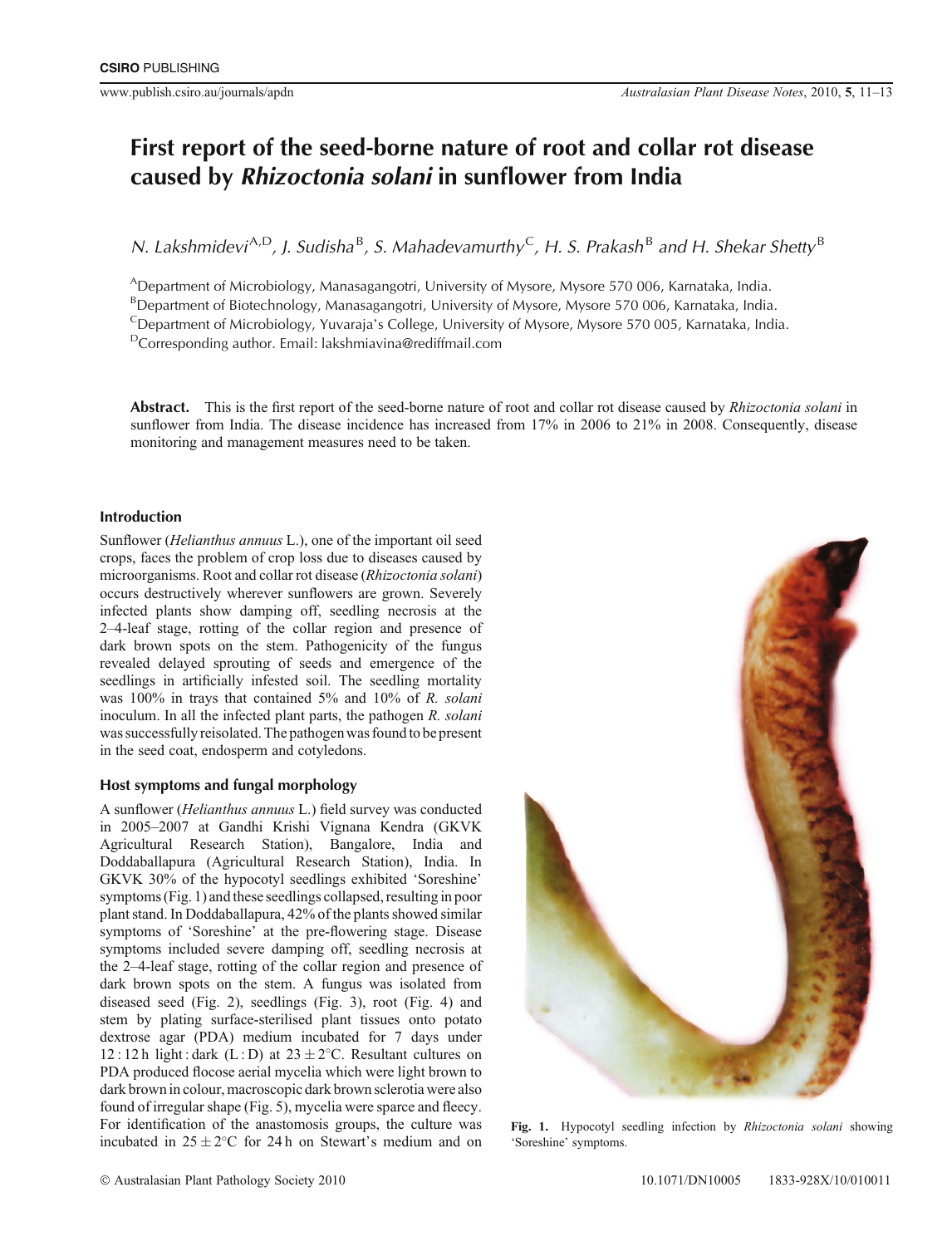

**Fig. 2.** Colonisation of hyphae of *Rhizoctonia solani* on seeds on blotters.



**Fig. 3.** Radicle infection by *Rhizoctonia solani*.



**Fig. 4.** Root infection by *Rhizoctonia solani*.



**Fig. 5.** Sclerotia of *Rhizoctonia solani* with irregular in shape.

PDA. On incubation on Stewart's medium, mycelial contact stained with lactophenol cotton blue and hyphal anastomosis was observed under the light microscope with  $\times 400$  and  $\times 1000$ magnifications. Isolates were consistently and uniformly brown. On PDA, the colony appearance of the isolates was less characteristic. As a result, anastomosis group AG-3 was found with a frequency of 31.7% (Castro *et al*. 1983). Based on the symptoms, culture morphology and colony habit, the fungus was identified as *Rhizoctonia solani* (Michail *et al*. 1977); the pathogen causes root and collar rot in sunflower. To confirm Koch's postulates, sterilised soil was amended with a 7-day-old wheat bran culture of the *R. solani* inoculum densities (1, 2, 3, 4, 5 and 10% *R. solani* inoculum in sterilised soil (w/w) and placed in plastic trays  $(30 \times 25 \text{ cm})$ . Sterilised non-amended soil without the *R. solani* inoculum served as control. Ten seeds of susceptible